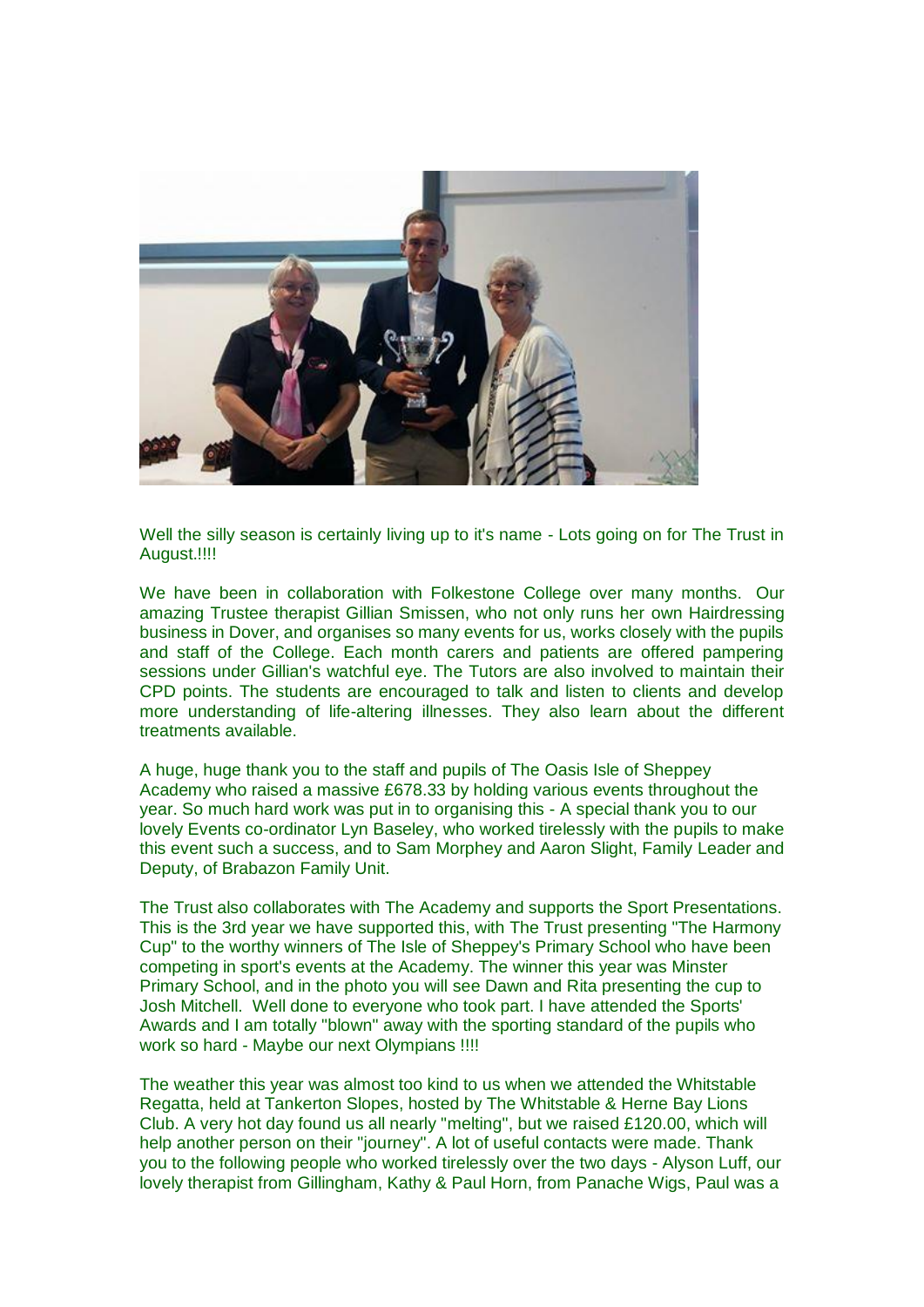superstar, he could sell ice-cream to Eskimos!!!, Claire Fosbeary, from Asda, Lyn Basely, Rita's daughter, Alex Couzins, and grandchildren Joel Couzins, Jasmine Couzins and little Ronnie. Also Natalie Owen-Davey who was tall enough to put up the gazebo.

The lovely ladies from "The Poppy Patchers Quilting Group" supported us again this year, by hosting their annual event "Quilts in the Garden". The craftmanship in making the beautiful things is second to none. They made an amazing Quilt to raffle incorporating most of the "cancer ribbons". I will let you know in September's newsletter how much was raised.

Another event was held by Karen Moore. She held a tea in her Garden. She received an amazing amount of support and raised a staggering £300 plus Gift Aid.

More thank you's for more wonderful amounts of money raised/donated:-

Waitrose, Ramsgate £293, Asda Sittingbourne, £200, Asda, Broadstairs, £200, East Kent College (Folkestone Campus), £230, St Edmunds School, (The junior tuck shop) Canterbury, £100, Mrs Amos, a very grateful client-patient, £20, and a further £55 in memory of our lovely therapist, Jo Taylor's mum, who sadly passed away from Cancer recently.

Rita has been very busy contacting the various Swale Borough councillors to get her hands on some of their money, the following were all so very generous:-

Councillors - June Garrad £150, Cameron Beart £250, Mick Galvin £300, Tina Booth £200, Derek Conway £200, Angela Harris £300, Sue Gent £100, Ted Wilcox £100, Lesley Ingham £100, Katy Coleman £200 and Ben Stokes £100.

So many more people across Kent can be helped into "wellness & wellbeing" because of the generosity of so many. We are now receiving on average two new referrals every day.

## **DATES FOR YOUR DIARY**

## **Saturday 27th August**

EMU's Family Fun Day. 10 am - 4 pm. Isle of Sheppey Sports & Social Club, Holm Place, Queenbrough, ME12 3DB. Entry - Adult £1 Child 50p Fun fair, Bouncy Castle, Side Stalls, Photos with E.M.U etc. A great family day out.

## **Sunday 28th August**

Harmony Tea in Dawn's Garden. 26 Bellevue Road, Minster, ME12 2RH. 1 pm - 4pm - Weather permitting - alternative date 6th September. Lucky dip and book sale. Tickets £3.00 - please contact Dawn at [Dawn.thtt@outlook.com](mailto:Dawn.thtt@outlook.com)

Some of the nurses from The Charles Dicken's Oncology Unit are holding a Quiz night at Allington Village Hall, on Saturday 17th September, at 7.30 pm, to raise funds for The Trust and Hayley's Heroes. Tables of 4, £5.00 per person, and bring your own picnic. Please help us to support this worthwhile event. If you would like to attend please contact me and I will pass your details on.

Something which may be of interest to you to help you relax. Our lovely therapists Debra & Gaylia, of Kent Hypnotherapy, Wainscott are offering Relaxation Workshops on Thursdays and Sundays in September. They are not charging for this but have